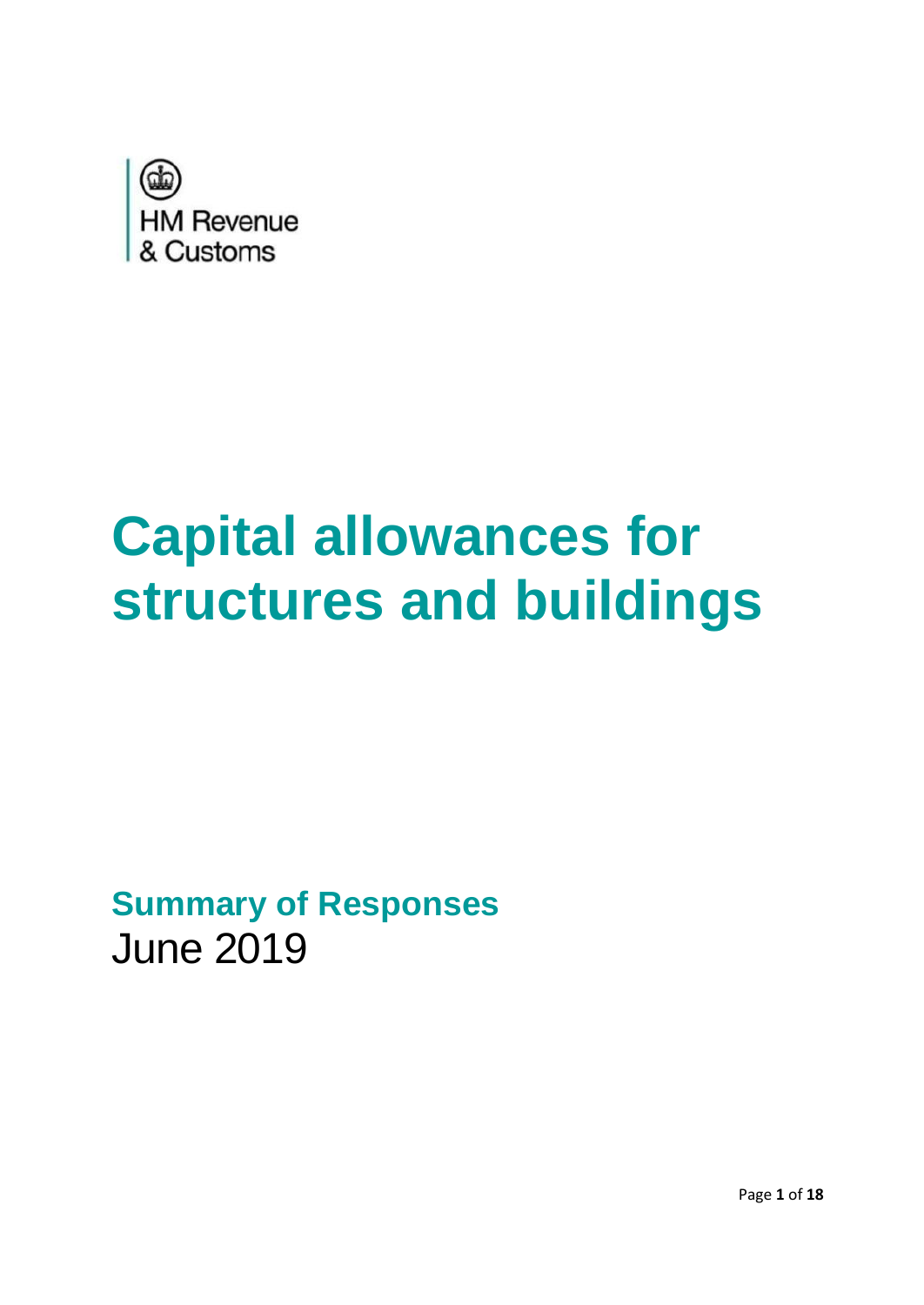## **Contents**

|                                                                        | Capital allowances for structures and buildings Summary of Responses 1 |  |
|------------------------------------------------------------------------|------------------------------------------------------------------------|--|
|                                                                        |                                                                        |  |
|                                                                        |                                                                        |  |
|                                                                        |                                                                        |  |
|                                                                        |                                                                        |  |
|                                                                        |                                                                        |  |
| Annexe A: List of stakeholders who responded to the technical note and |                                                                        |  |

**On request this document can be produced in Welsh and alternative formats including large print, audio and Braille formats**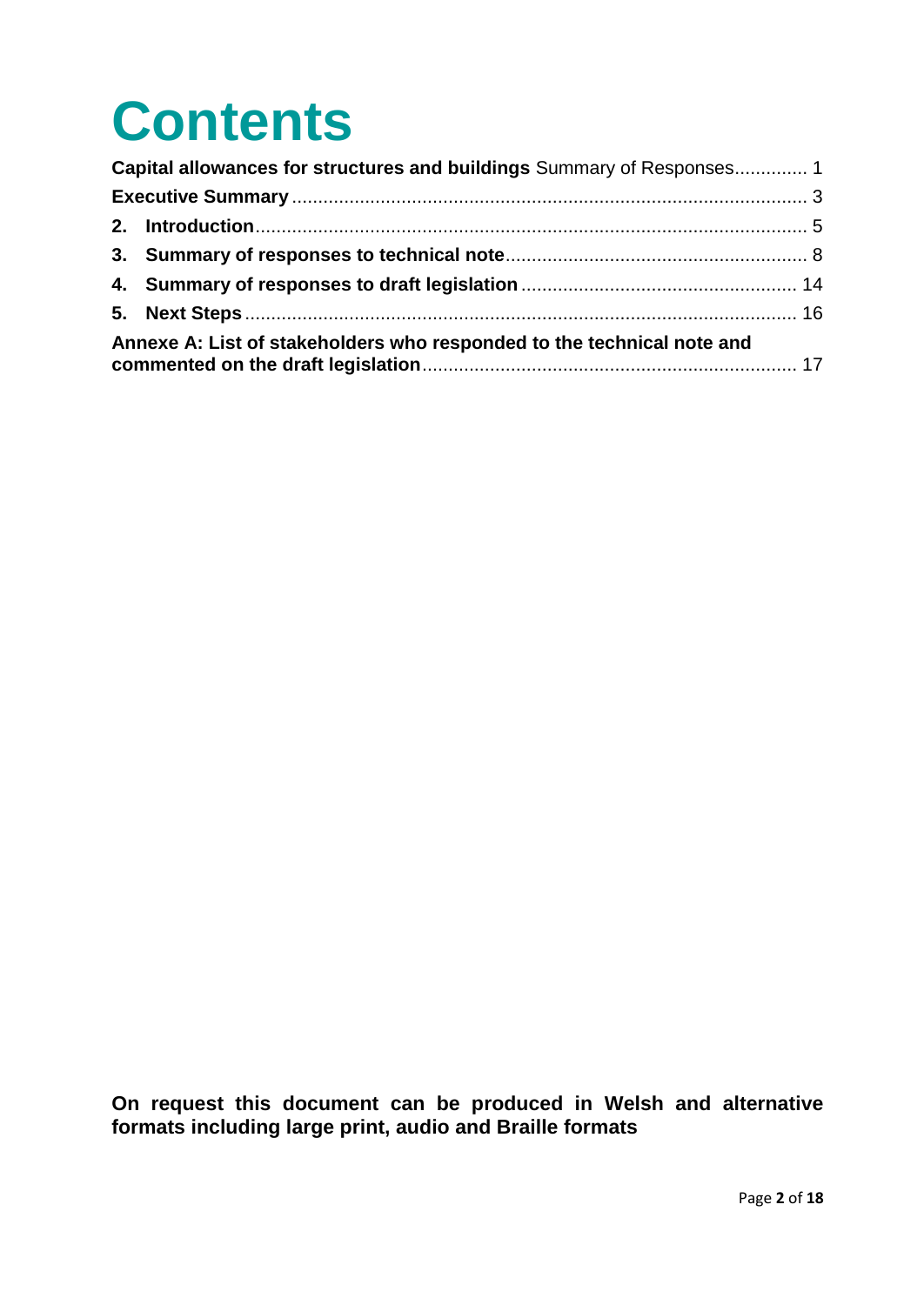### <span id="page-2-0"></span>**Executive Summary**

- 1.1. On 29 October 2018, the Government introduced a new capital allowance known as the Structures and Buildings Allowance (SBA) – for businesses who invest in newly built or renovated non-residential structures and buildings. It also published a technical note on the same day, that outlined the key features of this new allowance<sup>1</sup>. The enabling powers for the SBA were legislated for in Finance Act 2019, giving taxpayers certainty about investments made since Budget 2018 and ensuring investments were not deferred. The government always intended to legislate for the details of SBA via secondary legislation, so that it could accommodate stakeholder views as far as possible.
- 1.2. The Government has sought external views on how the SBA should operate at a number of points:
	- The 29 October 2018 technical note invited views on the key features of the SBA, and asked four questions to ensure the legislation would meet the desired aims of the relief. This initial consultation closed on 31 January 2019. The Government invited responses via email, and held 6 wellattended consultation meetings with key external organisations.
	- A consultative committee met on 25 February 2019, to give views on an early draft of the secondary legislation, as well as to highlight key concerns.
	- The Government published draft secondary legislation<sup>2</sup> on 13 March 2019, that incorporated views that had already been received before that date. It then invited detailed comments on the draft legislation, and this consultation closed on 24 April 2019.
- 1.3. Overall, consultation responses and the committee provided several suggestions on how HMRC could enhance and clarify the SBA legislation. Most notable were suggestions to:
	- Clarify the definitions of 'residential building' and 'qualifying expenditure' in legislation and any accompanying guidance.
	- Examine how capital expenditure incurred by a person who holds a leasehold interest in the property will be relieved over the lifetime of the lease.
	- Help overcome difficulties in meeting the information requirements in cases where relief on overseas property is claimed.
	- Examine ways to reduce the potential administrative burden on taxpayers. Government proposals to disallow relief for extensive periods of disuse could place an unreasonable administrative burden on businesses with large sites with many separate (and independently unoccupied) units.

1

<sup>1</sup> <https://www.gov.uk/Government/publications/capital-allowances-for-structures-and-buildings-technical-note>

<sup>2</sup> [https://www.gov.uk/Government/consultations/draft-legislation-detailing-a-new-capital-allowance-for-new-non](https://www.gov.uk/Government/consultations/draft-legislation-detailing-a-new-capital-allowance-for-new-non-residential-structures-and-buildings)[residential-structures-and-buildings](https://www.gov.uk/Government/consultations/draft-legislation-detailing-a-new-capital-allowance-for-new-non-residential-structures-and-buildings)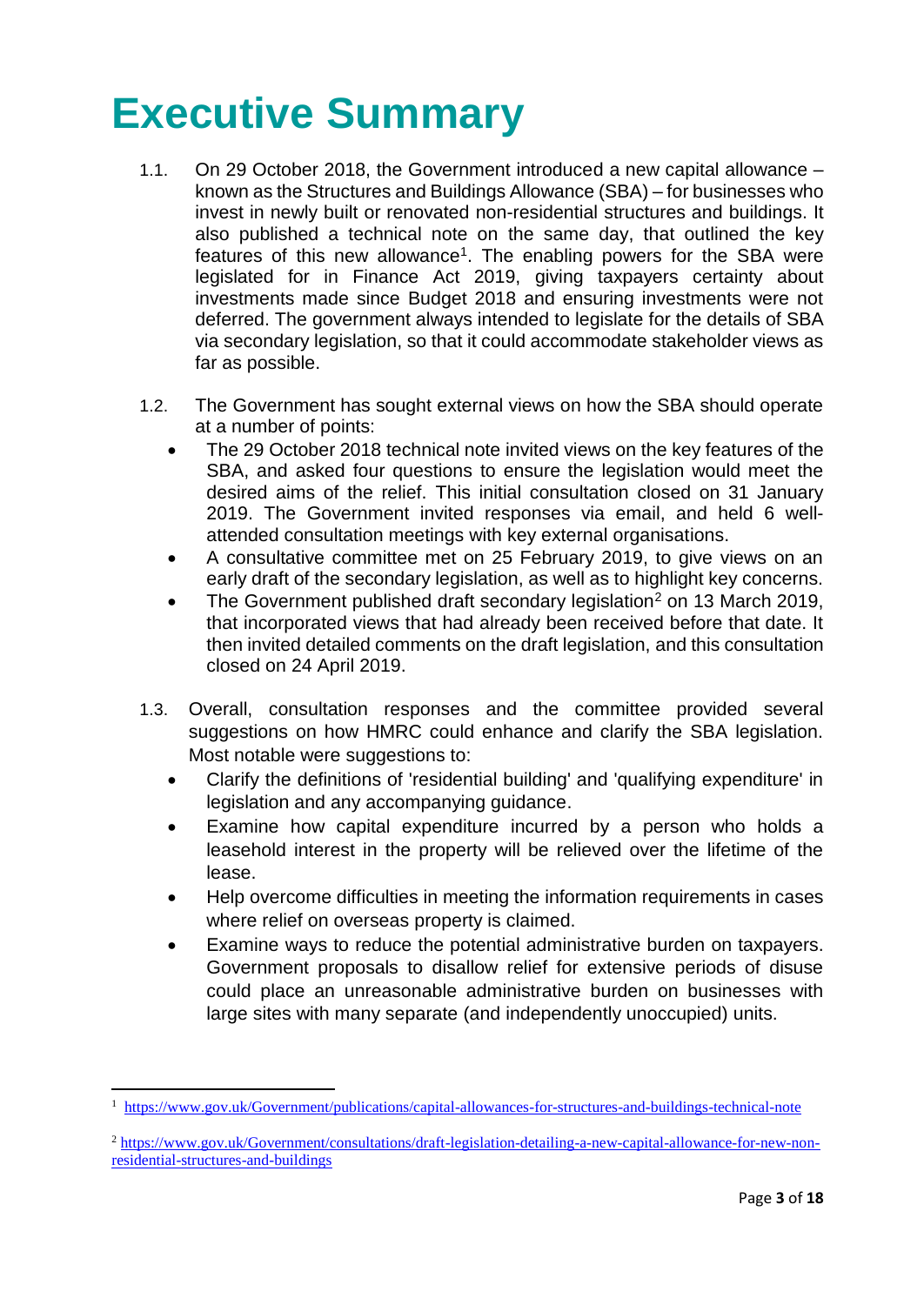- 1.4. The Government wishes to express its thanks to all stakeholders who have taken part in the consultations, both following the publication of the initial *Capital Allowances for Structures and Buildings technical note,* and also to those who provided their views on the draft legislation. Stakeholder responses have been a considerable help in shaping the new allowance.
- 1.5. Following both these rounds of consultation, secondary legislation to bring in the new relief is to be laid before Parliament in summer 2019.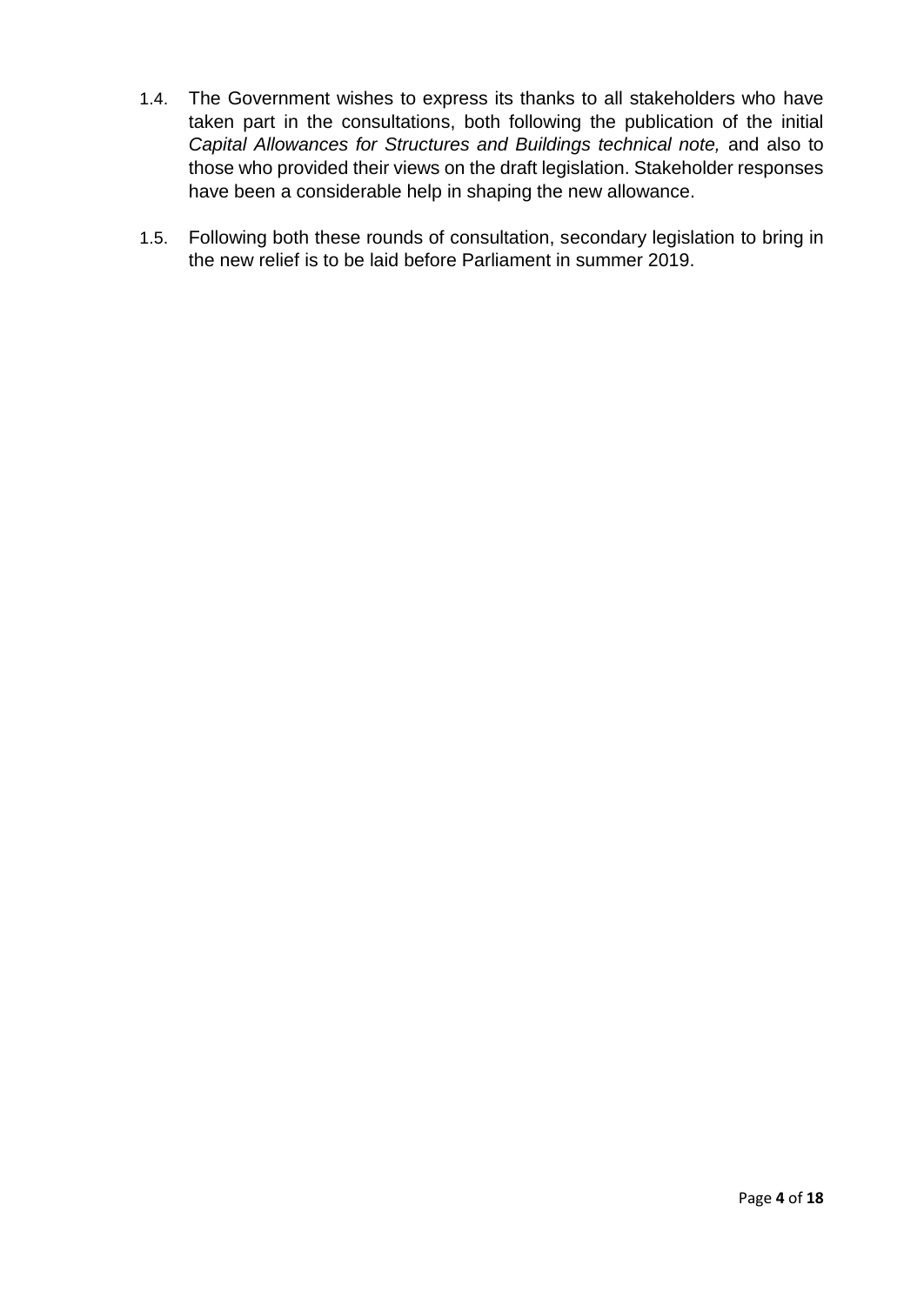### <span id="page-4-0"></span>**2. Introduction**

- 2.1. The Structures and Building Allowance ("the SBA") was announced at Budget 2018 with immediate effect, through a power introduced by section 30 in FA 2019. The technical note was published setting out the main conditions for claiming the SBA. Stakeholders were invited to participate in an immediate consultation which ended on 31 January 2019. Following this first round of public consultation, a consultative committee was established to review the draft legislation before it was published at Spring Statement on 13 March 2019. This second consultation window invited further comments by 24 April 2019. This process was intended to give the best balance between preventing deferred investment, giving businesses certainty that the allowance will be implemented as soon as possible, whilst also allowing time for consultation.
- 2.2. The SBA aims to relieve the costs of physical construction of new nonresidential structures and buildings commencing on or after 29 October 2018. This will encourage investment in the construction of new structures and buildings that are intended for commercial use, providing tax relief on the necessary works to bring them into existence and the improvement of existing structures and buildings, including the cost of renovating or converting existing premises for use in a qualifying activity.
- 2.3. As explained in the technical note, neither land nor dwellings will be eligible for relief. Where there is mixed use, for example between commercial and residential units in a building, relief will be allowed on the amount apportioned to a non-residential use on a just and reasonable basis. There is no relief for the cost of work spaces within domestic settings, such as home-offices.
- 2.4. The technical note sought views on four aspects of the SBA:
	- 1. To ensure the necessary exclusion of residential use, are there specific types of buildings or activities for which the draft legislation should provide?
	- 2. It has been necessary to reflect situations where the grant of a lease is akin to a sale of a property interest. Is the proposed boundary of 35 years for the transfer of the SBA from a lessor to a lessee appropriate?
	- 3. Are there specific issues regarding overseas property that require specific provision in the draft legislation?
	- 4. The Government has proposed a period of disuse during which the structure or buildings retains its eligibility for relief – up to two years ordinarily, or up to five years where it substantially no longer exists following extensive damage. Are there any significant practical problems that would prevent the proposed policy from working?
- 2.5. The technical note also sought views on any other features of the regime and invited interested parties to provide their views in writing as well as through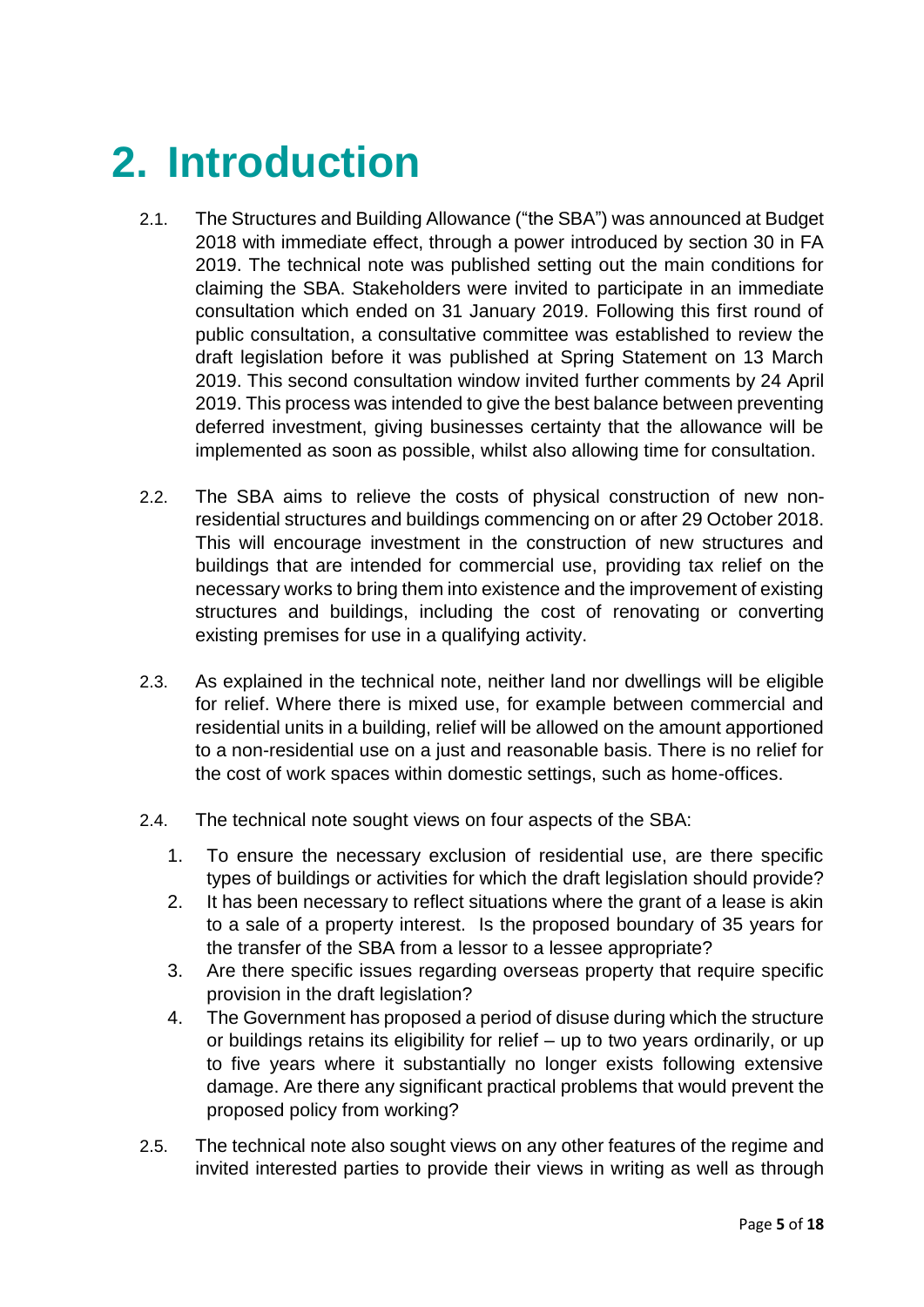meetings. Six meetings were held with representative bodies between 19 December 2018 and 23 January 2019.

- 2.6. The consultation on the key features as described in the technical note closed on 31 January 2019. The secondary legislation was published on 13 March 2019, and the Government sought views on all aspects of the legislation. The second consultation period closed on 24 April 2019.
- 2.7. The Government received 49 written responses to the Technical Note and around 90 people attended meetings hosted by the Royal Institution of Chartered Surveyors, the Chartered Institute of Taxation, the Institute of Chartered Accountants in England and Wales, the Confederation of British Industry, The Law Society and The Infrastructure Forum. Respondents welcomed the chance to engage with the Government, and we are grateful to those who responded to the consultation and/or hosted consultation meetings. Across both stages of the consultation process on the draft legislation, HMRC received representations from 76 different companies, representative bodies, and individuals, including responses through email and face to face meetings. The respondents were as follows:
	- 35 professional services firms (46%)
	- 20 private industry representatives (26%)
	- 12 professional bodies (16%)
	- Four trade associations (5%)
	- Three individuals (4%)
	- Two local Government bodies (3%)

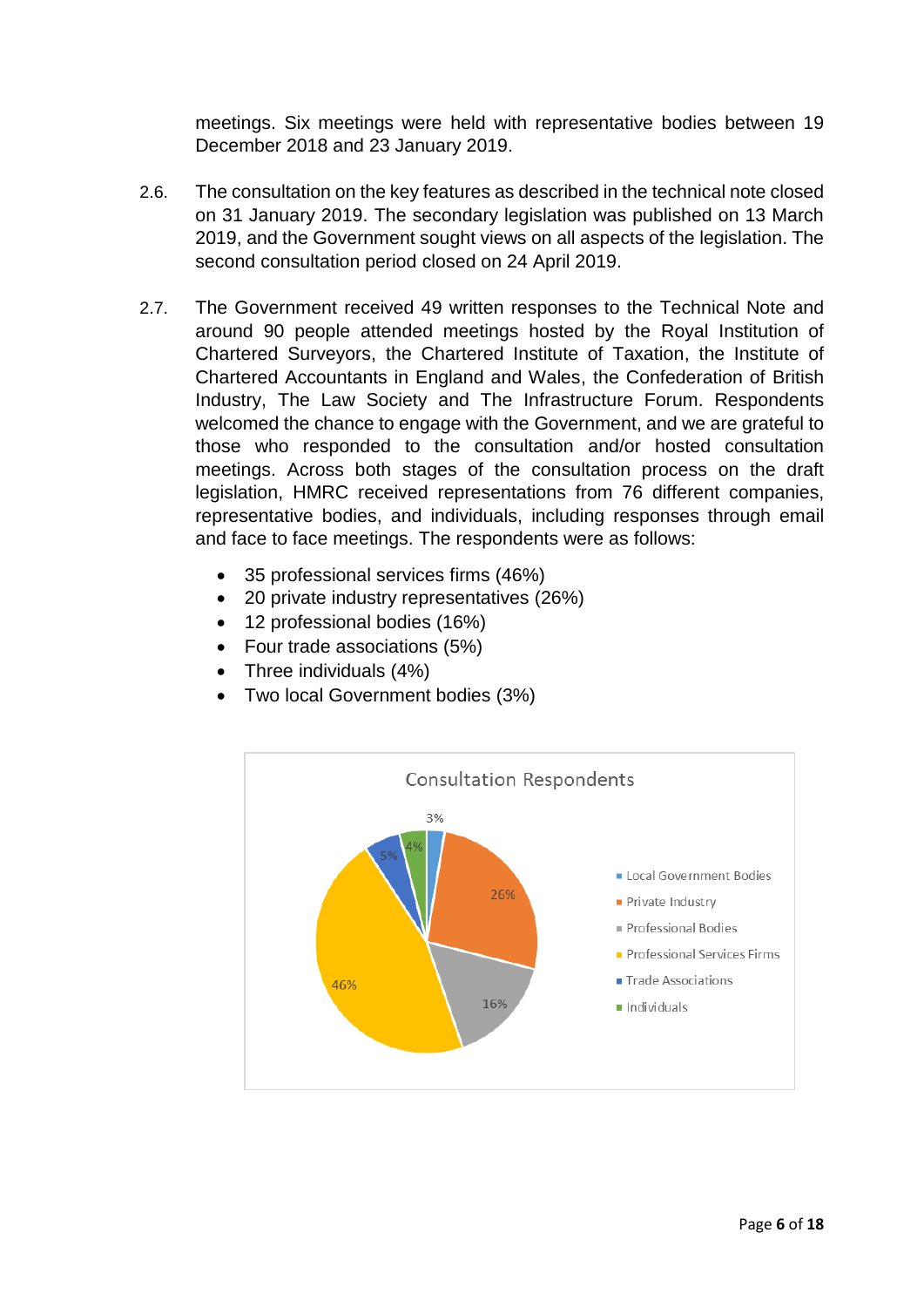- 2.8. Chapter 3 of this document sets out stakeholders' views from the consultation we held on the technical note, and the Government's responses to the issues raised.
- 2.9. Chapter 4 of this document summarises the views expressed on the secondary legislation and the Government's responses to the issues raised.
- 2.10. Chapter 5 of this document outlines the next steps in respect of this measure.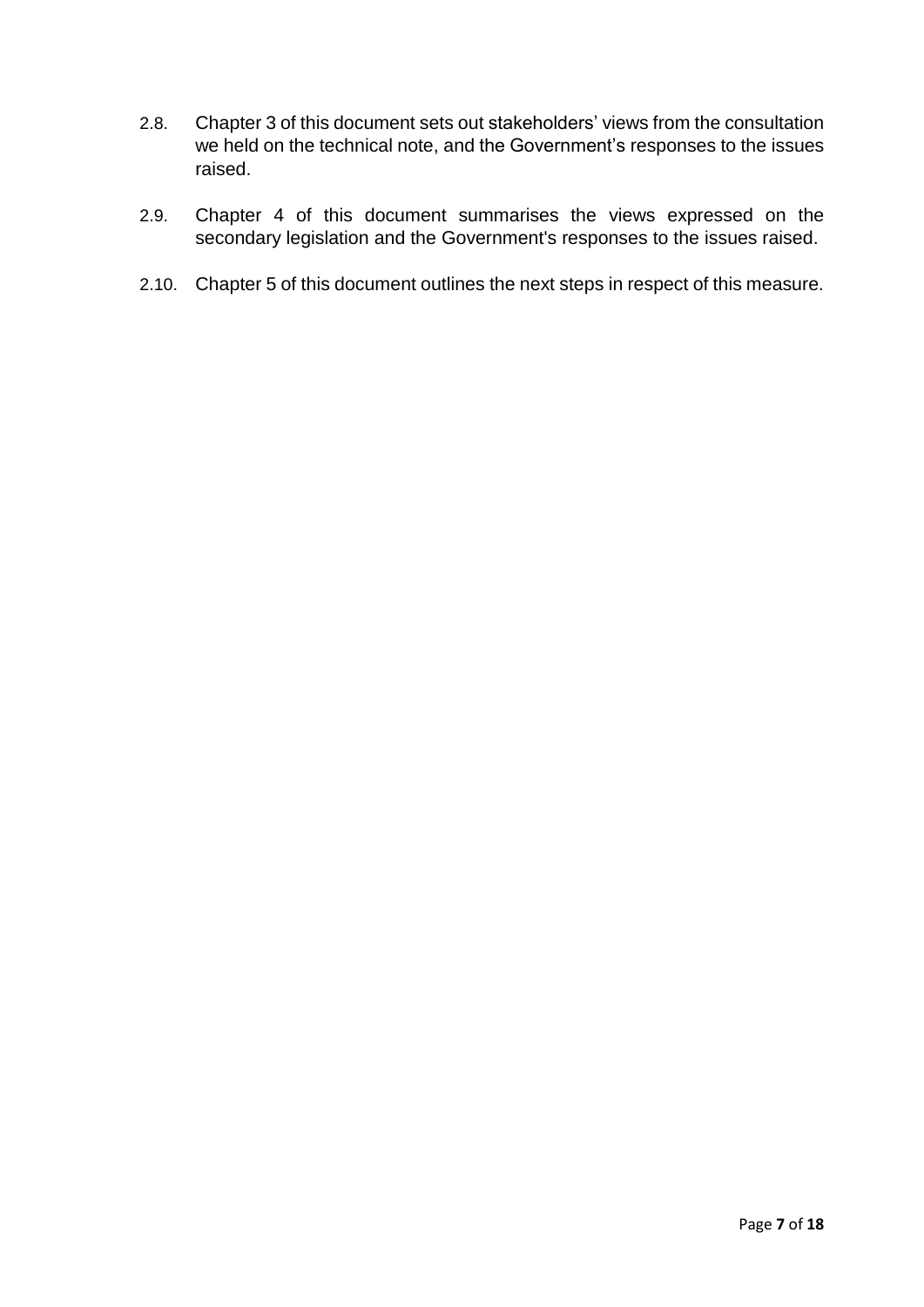### <span id="page-7-0"></span>**3. Summary of responses to technical note**

#### **Responses to consultation questions raised in technical note**

**Question 1:** To ensure the necessary exclusion of residential use, are there specific types of buildings or activities for which the draft legislation should provide?

- 3.1. 18 respondents expressed an opinion on this question.
- 3.2. 12 respondents expressed a desire for the definition of "residential use" to be clarified in the legislation. This was also reflected in discussions during three of the consultation meetings.
- 3.3. Seven respondents felt that the definition of non-residential should be widened to include properties such as student accommodation (four), holiday lettings (one), military accommodation (one), prisons (one), and farm accommodation (one). The consensus in the consultation meetings was that relief should be provided under the SBA for the construction of care homes. At two of the meetings, stakeholders raised issues around a shift from traditional care home provision towards more independent and assisted living provision. Stakeholders wanted the SBA to also be available in the case of provision of more independent but assisted residential accommodation.
- 3.4. Five respondents felt that excluding shared areas was not fair, and that the definition should be widened in line with existing plant and machinery regulations. This was also mentioned in two of the consultation meetings.
- 3.5. Three respondents felt that residential properties should be included within the scope of the SBA to address the housing shortage. This sentiment was also raised at three consultation meetings. Attendees at one meeting addressed the issue of employer-provided accommodation such as caretaker flats, and suggested a *de minimis* level below which residential use would not affect the overall calculation for SBA. Attendees at one meeting raised the issue of commercial developments being required to include accommodation by local councils in mixed-use developments, and whether that should be factored into any calculations of eligibility.
- 3.6. Attendees at three meetings expressed a desire for the SBA legislation to adopt existing definitions of "residential" in other legislation such as VAT or stamp duty land tax; however, no consensus was reached as to which definition should be used.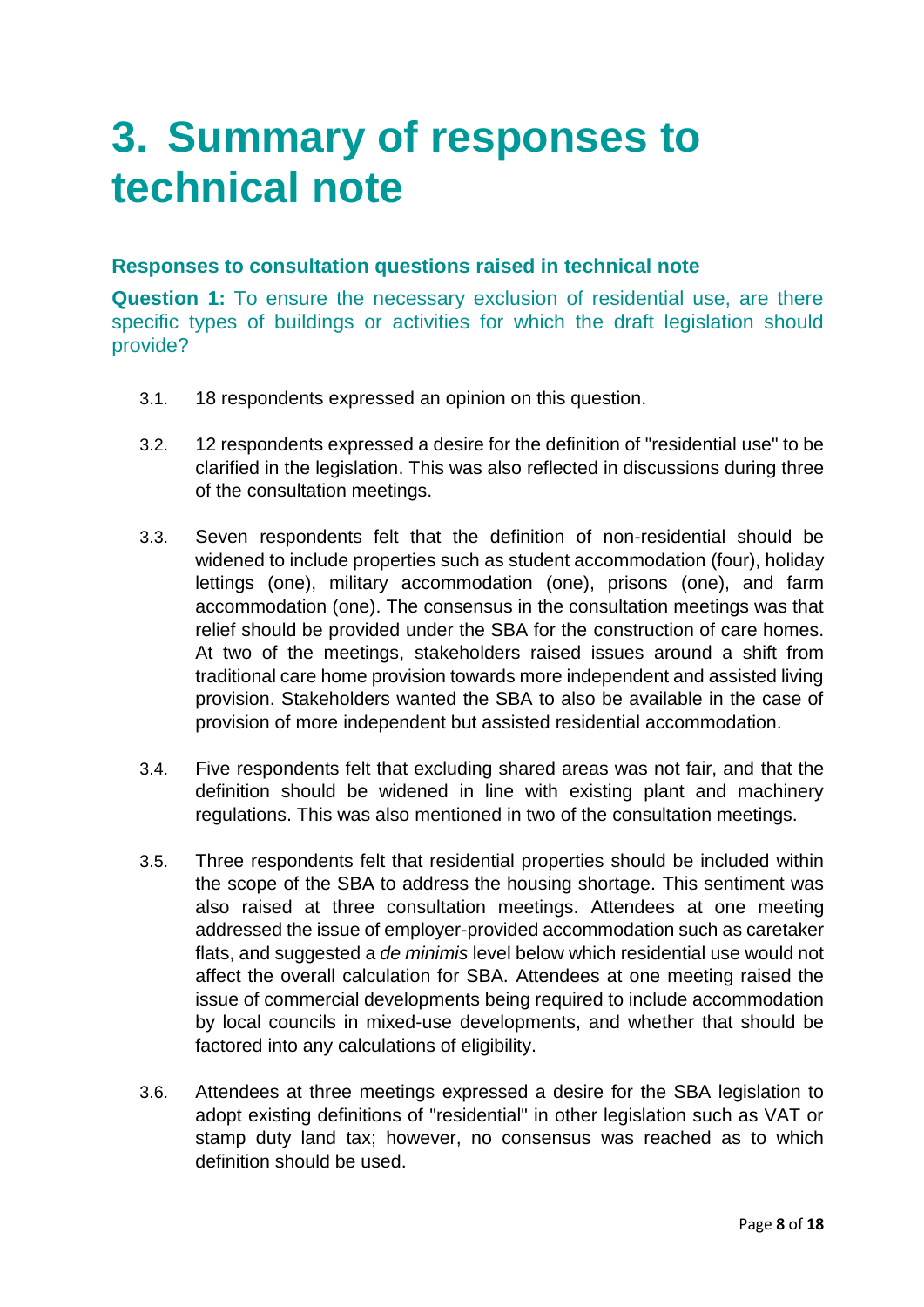3.7. The Government's aim is for the SBA to be claimable where the building is designed to generate ongoing commercial activity, rather than for buildings designed for residential use; as a result, the legislation has not widened the boundaries for qualifying use. It is acknowledged that the definition of "residential" is wide; for example, serviced apartments may well contain nonresidential facilities including a concierge, gyms or swimming pools. However, we consider that they nevertheless remain residential accommodation and will not qualify as a result. To assist claimants, guidance will be published alongside the legislation.

#### **Question 2:** It has been necessary to reflect situations where the grant of a lease is akin to a sale of a property interest. Is the proposed boundary of 35 years for the transfer of the SBA from a lessor to a lessee appropriate?

- 3.8. This question relates to a provision for the lessee to be entitled to claim the SBA on costs incurred by the landlord in cases where the lessee pays a premium of more than 75% of the total value of the property for the grant of a lease of 35 years or more. In such cases the landlord is not allowed to claim the SBA on construction costs but can claim for any period within the 50 years after the property is first used, after the lease expires, or is terminated.
- 3.9. 12 respondents expressed an opinion on this question.
- 3.10. Four felt that there needed to be clarification around succession rights, such as a scenario where a 30-year lease was followed by a subsequent 30-year lease. This was also raised in one of the consultation meetings.
- 3.11. Six respondents felt that there should be provisions to provide continued relief under the SBA on leasehold improvement costs incurred by the tenant, after a lease term ends, to the extent that they incur capital expenditure. This was also brought up in three of the meetings, including the need for contribution allowance provisions for any costs that are contributed by the landlord.
- 3.12. Three respondents expressed doubt that the sharing of information between lessee and lessor would meet the standard expected to provide an SBA claim. This was also raised in one of the meetings, as there was no incentive for a landlord to disclose construction costs.
- 3.13. Three respondents felt that the parties should be able to elect to transfer SBA, rather than this being governed by the length of the lease. Two felt that most commercial leases were for longer than 35 years. This view was also expressed by attendees during two consultation meetings. Attendees at two meetings felt that if the length of the lease is to govern who is eligible to claim SBAs, then the 75% value test is not needed.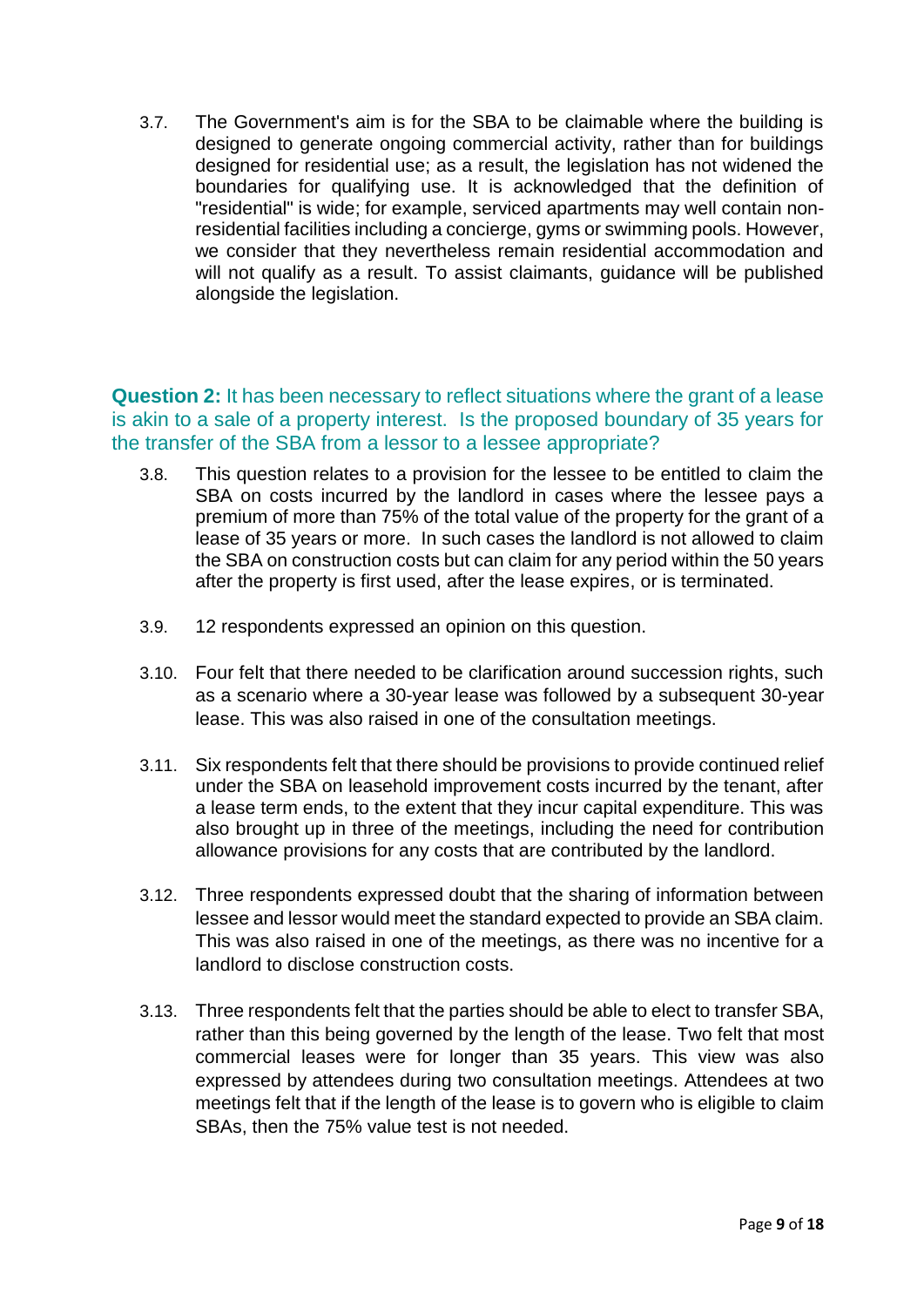#### **The Government's response:**

- 3.14. Overall, there was no consensus in favour of an alternative for the proposed approach set out at Budget 2018. The final legislation has not changed in respect of the lease boundary, but the guidance will take into account the clarification needed for succession rights.
- 3.15. The technical note proposed that any capital expenditure incurred by a lessee in respect of a lease with fewer than 50 years to run, will not be available for relief to lessees during the period following a lease's expiration. Instead, the technical note proposed that the remainder of the SBA due for any remaining part of the 50 year period could be claimed by the landlord. The government agrees with stakeholder views that the lessee and not the landlord should be entitled to relief in these circumstances. New legislation will provide relief for capital expenditure incurred by the lessee so that any capital costs for the remainder of the 50-year period under the SBA, will now be available to the lessee as a cost for capital gains tax purposes.

#### **Question 3:** Are there specific issues regarding overseas property that require specific provision in the draft legislation?

- 3.16. Nine respondents expressed an opinion on this question.
- 3.17. Six respondents were concerned about the ability of claimants to provide sufficient evidence in cases where the previous owners of property acquired overseas are not in the charge of UK tax (and therefore potentially lack the incentive to keep a record of the original construction costs). This sentiment was also expressed in five consultation meetings. Three respondents and attendees at two meetings suggested that using estimates or cost modelling in this case should be an acceptable alternative to using the exact costs.
- 3.18. Two respondents requested clarification on how the SBA would interact with existing hybrid rules to ensure that it wasn't susceptible to double deductions being claimed. This was also raised in one of the consultation meetings.
- 3.19. Two respondents requested clarification on what would happen if leases changed hands between overseas tenants.

#### **The Government's response:**

3.20. In order to maintain equal treatment between overseas and UK investments, the Government does not propose any changes to the SBA legislation in respect of expenditure on overseas structures and buildings. The Government acknowledges a potential lack of awareness of the SBA relief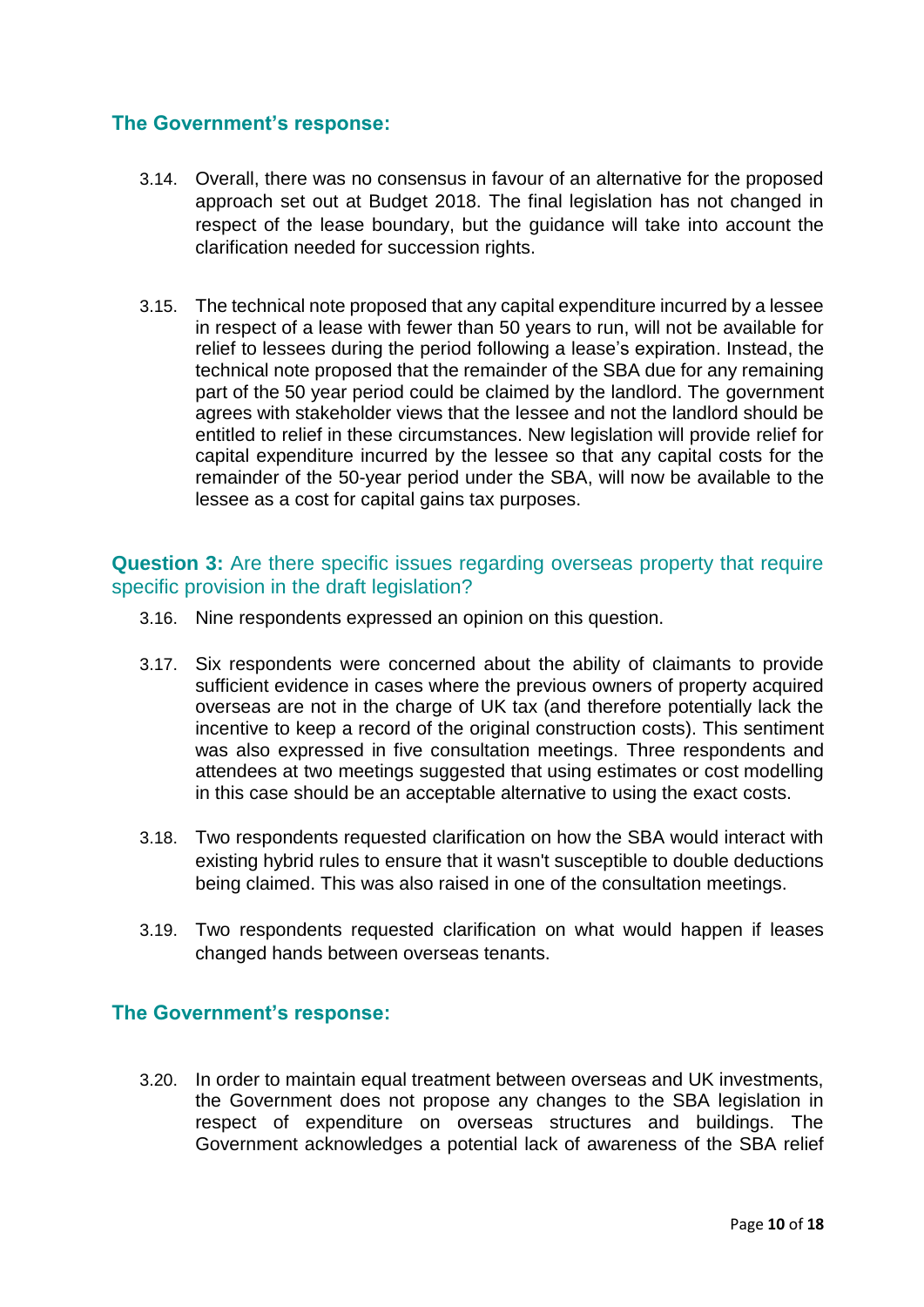that may arise when purchasing from parties not subject to UK tax, and guidance will cover these cases.

**Question 4:** The Government has proposed a period of disuse during which the structure or buildings retains its eligibility for relief – up to two years ordinarily, or up to five years where it substantially no longer exists following extensive damage. Are there any significant practical problems would prevent the proposed policy from working?

- 3.21. 11 respondents expressed an opinion on this question.
- 3.22. Four respondents thought that not allowing the SBA to be claimed on a disused property, but allowing it on a demolished building, creates an incentive not to repair a building but to demolish it instead. Furthermore, respondents suggested planning permission alone could take up to two years to be granted in many cases and therefore the two-year timeframe would not be sufficient for some properties to re-enter use. This sentiment was also expressed by attendees at three of the consultation meetings.
- 3.23. Four respondents expressed concerns about record keeping, both when receiving a property from a non-taxpayer after a period of disuse and in having to make apportionment calculations every year for partial disuse. Attendees at two of the consultation meetings also felt that evidence requirements would be burdensome, especially with large complex assets like retail or industrial centres. It was suggested that keeping records on each unit of a multi-unit asset, as well as for a single asset, would entail disproportionate record keeping burdens in order to correctly apply the disuse provisions for the asset as a whole.
- 3.24. Attendees at three of the meetings expressed the sentiment that this section of the legislation was unnecessary because businesses do not have commercial incentives to leave buildings empty.

#### **The Government's response:**

3.25. In response to the comments made by the respondents, the Government has amended the criteria for disuse. A structure or building will retain its SBA eligibility throughout a temporary period of disuse, provided it is not used for a residential purpose.

#### **General Comments**

3.26. 37 respondents requested clarification on one or more aspects of the legislation. The most common areas where clarifications were sought were regarding: the specific construction costs that will be covered (nine); whether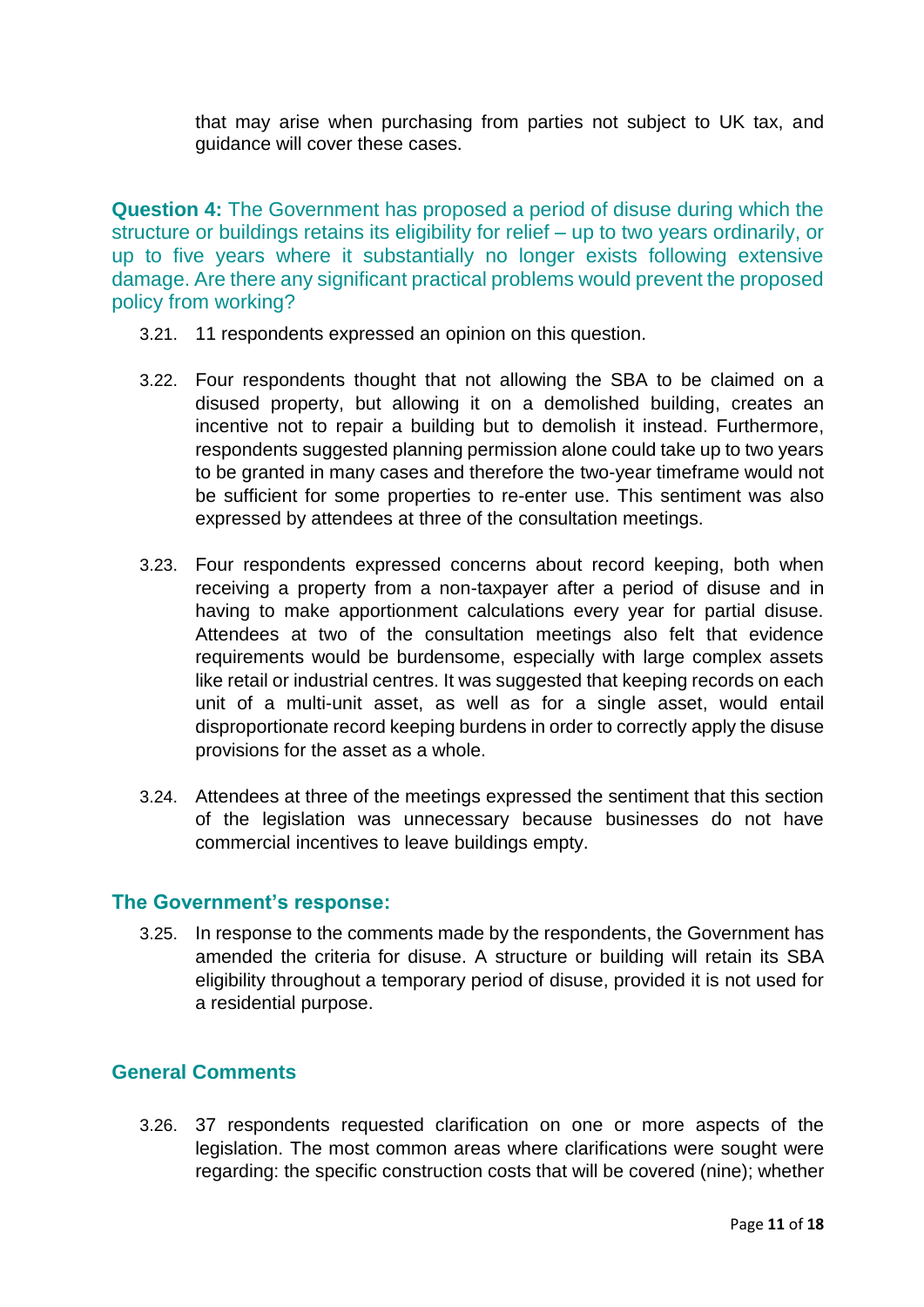any structures would be excluded (five); and the interaction with other allowances and reliefs (six). Attendees at two of the consultation meetings requested clarification on the definition of a structure for the purposes of the legislation.

- 3.27. 16 respondents felt that the need to keep records over 50 years presented an administrative burden, especially when purchasing a property from persons not subject to tax. Attendees at one of the consultation meetings suggested that evidence statements should be made statutory, with penalties for not producing them on the sale of a property.
- 3.28. 11 respondents requested clarification on large projects which may have multiple different construction contracts, starting at various times and having independent periods of disuse. This was also raised in three of the consultation meetings. Another topic raised was cases of construction where the business has no relevant interest in the land (for complex projects there are frequently constructions of this nature, such as connecting roads). Attendees at one consultation meeting felt that this type of construction, where ancillary to a larger project, should be a qualifying cost.
- 3.29. Four respondents were doubtful that land values would be straightforward to calculate if apportioning original costs is allowed in order to calculate the amount on which relief is due. In one consultation meeting, attendees queried whether the developer's premium would be easy to calculate in cases where the land value increased as a result of the development.
- 3.30. Four respondents felt that when acquiring a property, it should be the choice of the new owners whether to claim SBA or Plant and Machinery allowances upon acquisition, rather than having to abide by the analysis undertaken by previous owners. This was also raised in one consultation meeting.
- 3.31. Attendees at three of the meetings requested more clarity on how the SBA would interact with Capital Gains Tax.
- 3.32. There was discussion in the consultation meetings about the rate of the SBA. It was suggested in one meeting that it should be increased for environmentally beneficial construction. Attendees at one meeting suggested that the allowance should be increased in the first year to take into account the increased risk of construction. Attendees at one meeting suggested that the SBA should instead be replaced by allowing structures and buildings to be added to the Special Rate capital allowances pool.
- 3.33. A sentiment raised in one consultation meeting was that, if the SBA is supposed to incentivise new buildings, then the original developer should be entitled to the whole amount of the allowance, as subsequent purchasers of the building are not constructing a structure or building afresh themselves.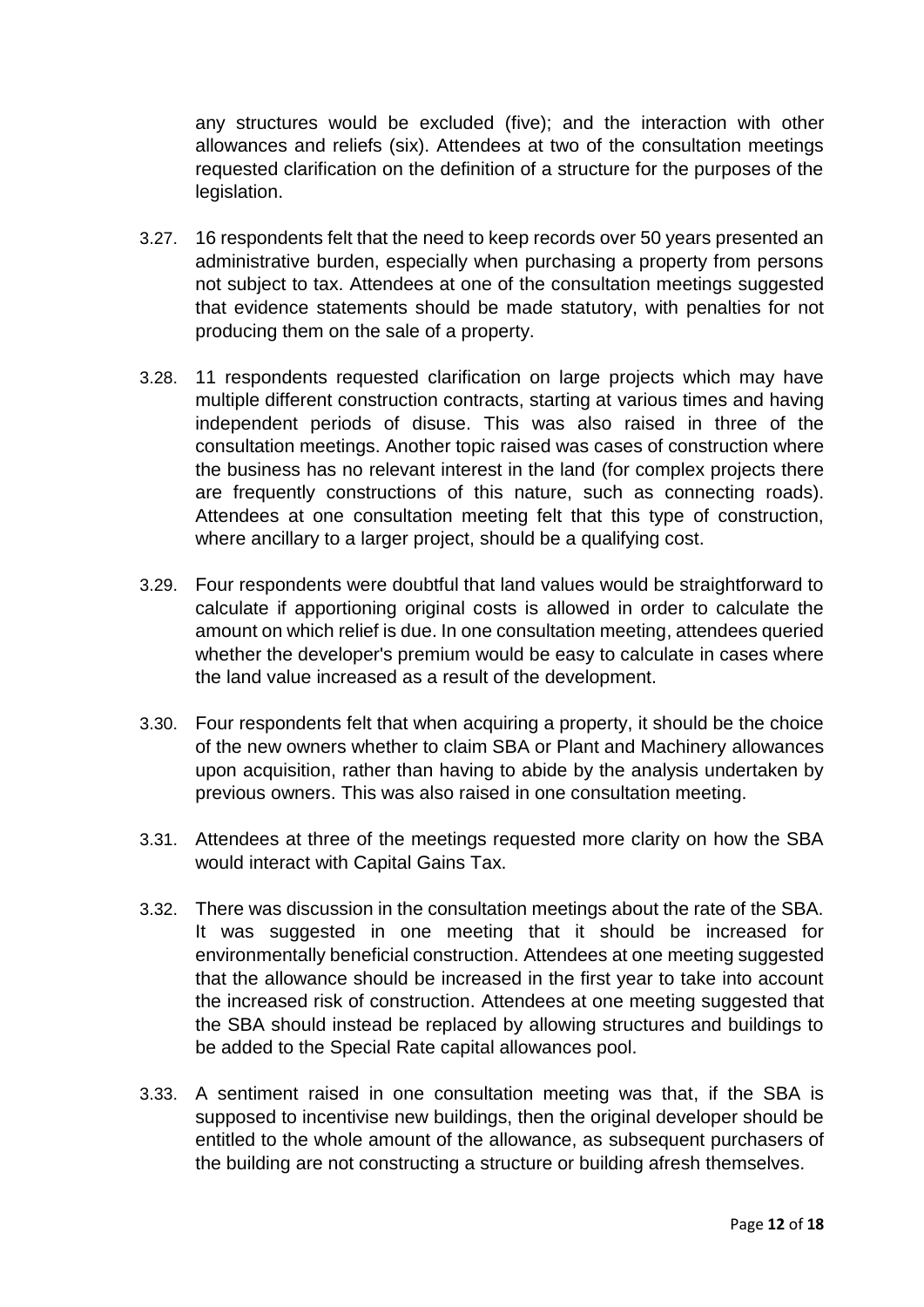- 3.34. Some respondents felt that limiting the relief to expenditure incurred for only seven years prior to the commencement of a qualifying activity was too restrictive and would not encourage pre-trading investment in qualifying assets.
- 3.35. The Government acknowledges the importance of clarity when defining qualifying expenditure. The guidance published alongside the legislation will provide definitions and examples to assist with areas of ambiguity. The Government agrees with the views of stakeholders regarding the limit on expenditure incurred before the qualifying activity begins and so has removed the seven-year restriction. The Government has also made the following further refinements in the legislation:
	- o More flexible rules to reduce the administrative burden of calculating allowances on expenditure incurred after a building or structure has come into use.
	- o Giving allowances where a structure or building is purchased from the Crown or other person not within the charge of UK tax.
	- o Modifying the rules for claiming allowances when a person makes a contribution to another person.
	- o Allowing evidence of expenditure incurred to be obtained from any previous owner of the structure or building.
	- o Clarifying that assets used for purposes ancillary to residential use include those assets situated on land within the curtilage of a residential structure or building.
	- o Modifying some of the amendments to the TCGA. This includes preventing double taxation and double deductions and clarifying the rules on demolition. In addition, new rules have been introduced for capital contributions.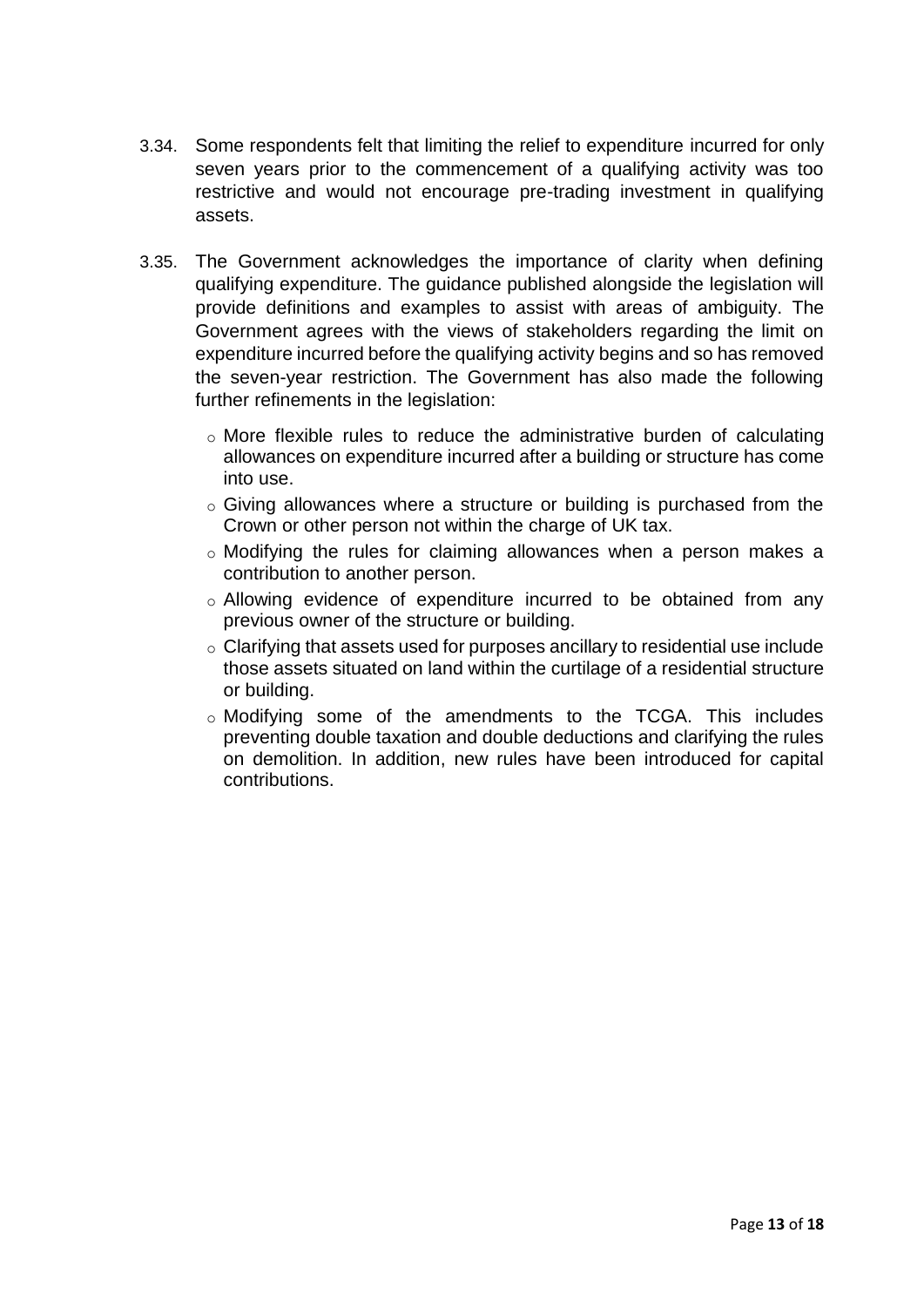### <span id="page-13-0"></span>**4. Summary of responses to draft legislation**

- 4.1. The Government received 28 individual responses to the draft legislation and hosted a consultative committee meeting on 25 February 2019 attended by ten external stakeholders, representing private industry, professional bodies and professional service firms.
- 4.2. 26 respondents requested clarification on at least one aspect of the legislation. The most common areas which respondents requested clarification on were:
	- What qualifies as a "structure" when establishing qualifying expenditure;
	- How to calculate the date on which construction begins, especially when a project involved multiple stages of construction and preparatory contracts.
- 4.3. In order to help with complex claims the Government will publish guidance alongside the final legislation. In addition, the legislation has been amended to clarify the commencement provisions and rules surrounding renovation or conversion of a building where a developer is involved.
- 4.4. 21 respondents expressed concerns about the administrative challenge posed by retaining paperwork until disposal of an asset, along with the difficulties posed by obtaining documentation in the event of acquiring a qualifying asset from an entity not in the charge of UK tax.
- 4.5. The relaxation of the rules on disuse has reduced the administrative burden involved in calculating allowances for a multi-use site, and the legislation has been amended to enable the allowance statement, which specifies the amount of qualifying expenditure incurred, to be obtained from any previous owner of the structure or building. The Government's position is that the remaining administrative burden is reasonable, given that the relief offers businesses a clear incentive to invest in the construction and renovation of structures and buildings. Taxpayers can also elect to treat expenditure as qualifying from the first day of the subsequent chargeable period, in order to reduce the administrative burden.
- 4.6. 13 respondents felt that the interaction with Capital Gains Tax legislation made the SBA less attractive, especially in respect of buildings with a useful lifespan less than 50 years or owned by an individual who cannot set the capital loss against other profits. It was also suggested that a more generous regime should be introduced for faster depreciating assets.
- 4.7. It is the Government's position that the current interaction with the Capital Gains Tax regime is necessary in order to avoid offering relief twice for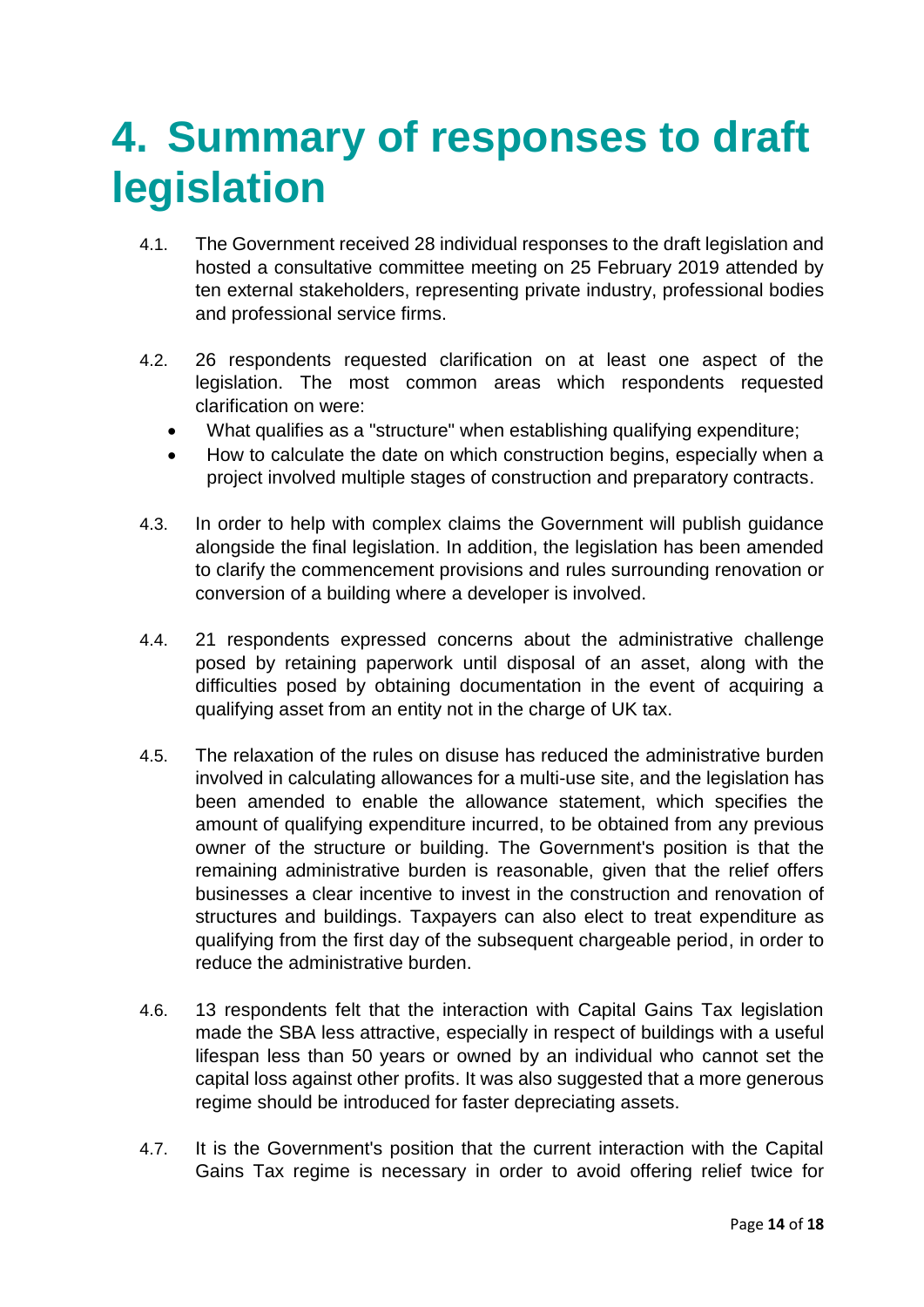qualifying expenditure on structures and buildings. We are providing a single regime for all businesses, investing in structures and buildings lasting anywhere from a few years to several decades.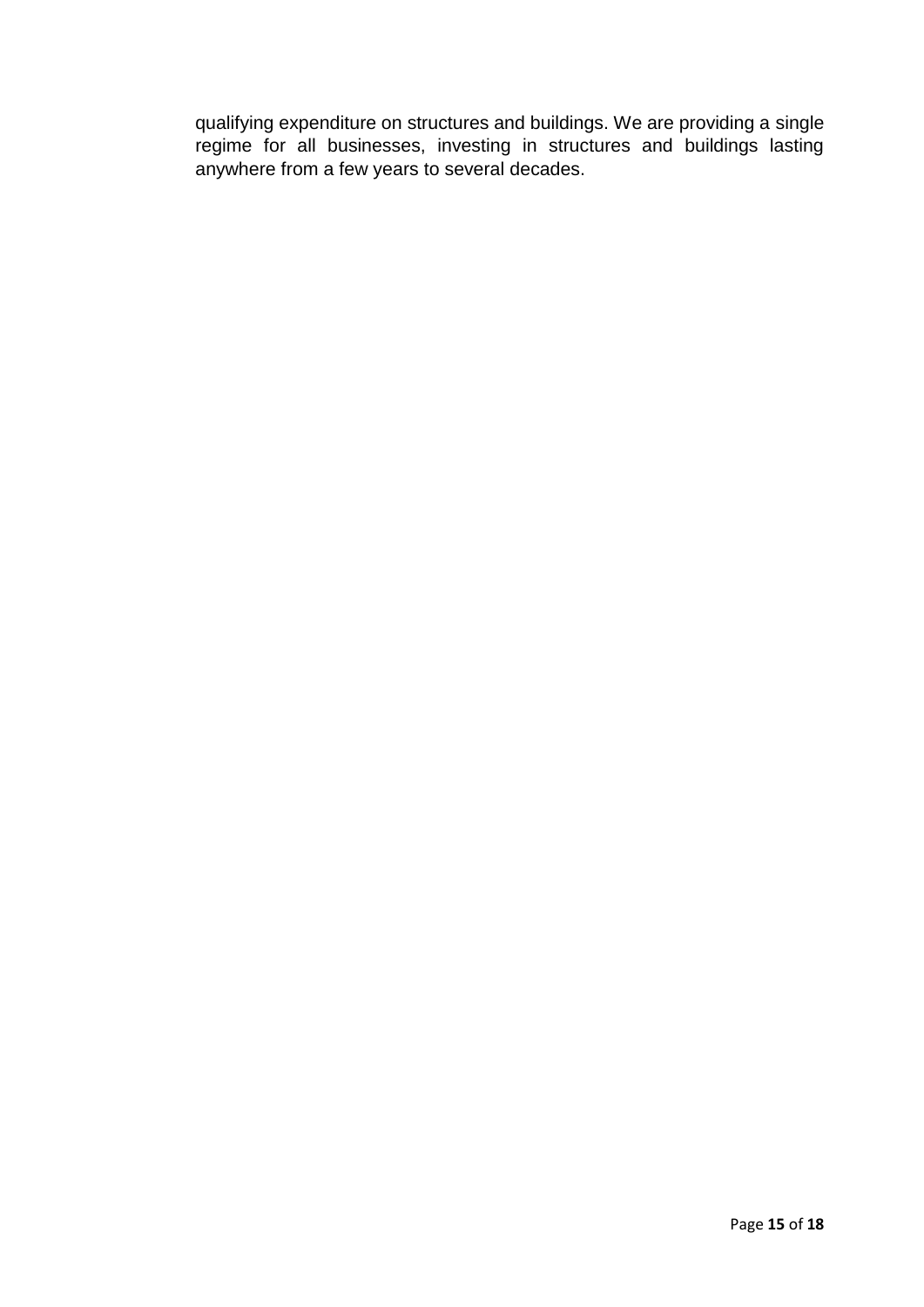## <span id="page-15-0"></span>**5. Next Steps**

- 5.1. Secondary legislation will be laid before Parliament in summer 2019, with amendments to reflect Government responses outlined above.
- 5.2. Guidance will be published on HMRC's website to accompany the legislation and to provide claimants with further explanations of what constitutes qualifying expenditure, an explanation of definitions used in the legislation (such as the definition of a dwelling-house and mixed use buildings), and new flexible rules regarding cases where expenditure incurred after a building comes into use can be claimed.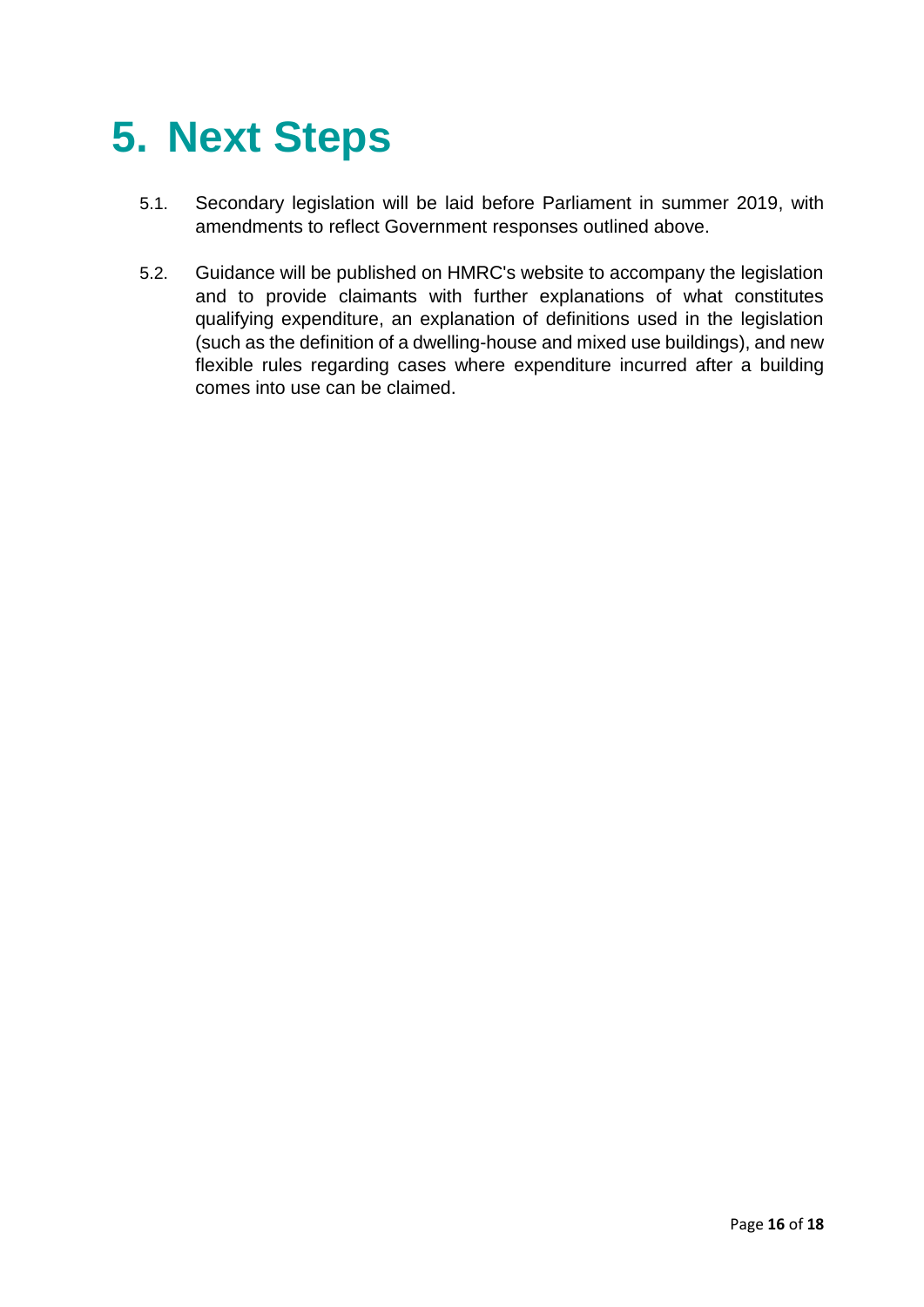### <span id="page-16-0"></span>**Annexe A: List of stakeholders who responded to the technical note and commented on the draft legislation**

Representatives from the following companies and professional bodies provided responses, plus three individuals:

AAT Aecom Afilia Capital Allowances Allen & Overy Association of Taxation **Technicians** AstraZeneca UK Ltd BAE Systems Bryan Cave Leighton Paisner LLP BDO Beer & Pub Association **RPF BPRF** British Land British Ports Association British Property **Federation** Bryan Cave Leighton Paisner Burges Salmon LLP The Central Association of Agricultural Valuers Capsure Tax **Catax** Confederation of British Industry Chartered Institute of **Taxation** Country Land and Business Association Cubico Sustainable **Investments** Dairy Crest Deloitte LLP Derwent London DHA Consulting E3 Consulting EDF Energy Ernst & Young FIAS Consulting FTI Consulting Furasta Gardiner & Theobald LLP Gateley Capitus Gibson Dunn Gleeds Advisory Ltd Grant Thornton Hargreaves Properties Heathrow Institute of Chartered Accountants in England and Wales Institute of Chartered Accountants of **Scotland** IMH Advisory LLP Knight Frank KPMG Lovell Consulting Mazars Memery Crystal Miller Partnership Newcastle City Council National Farmers Union Norton Rose Fulbright **Operis** Plantworth Capital Allowances Consultants PricewaterhouseCooper s Royal Institution of Chartered Surveyors RSM Tax & Accounting RWE UK Group Savills UK **Schroders**